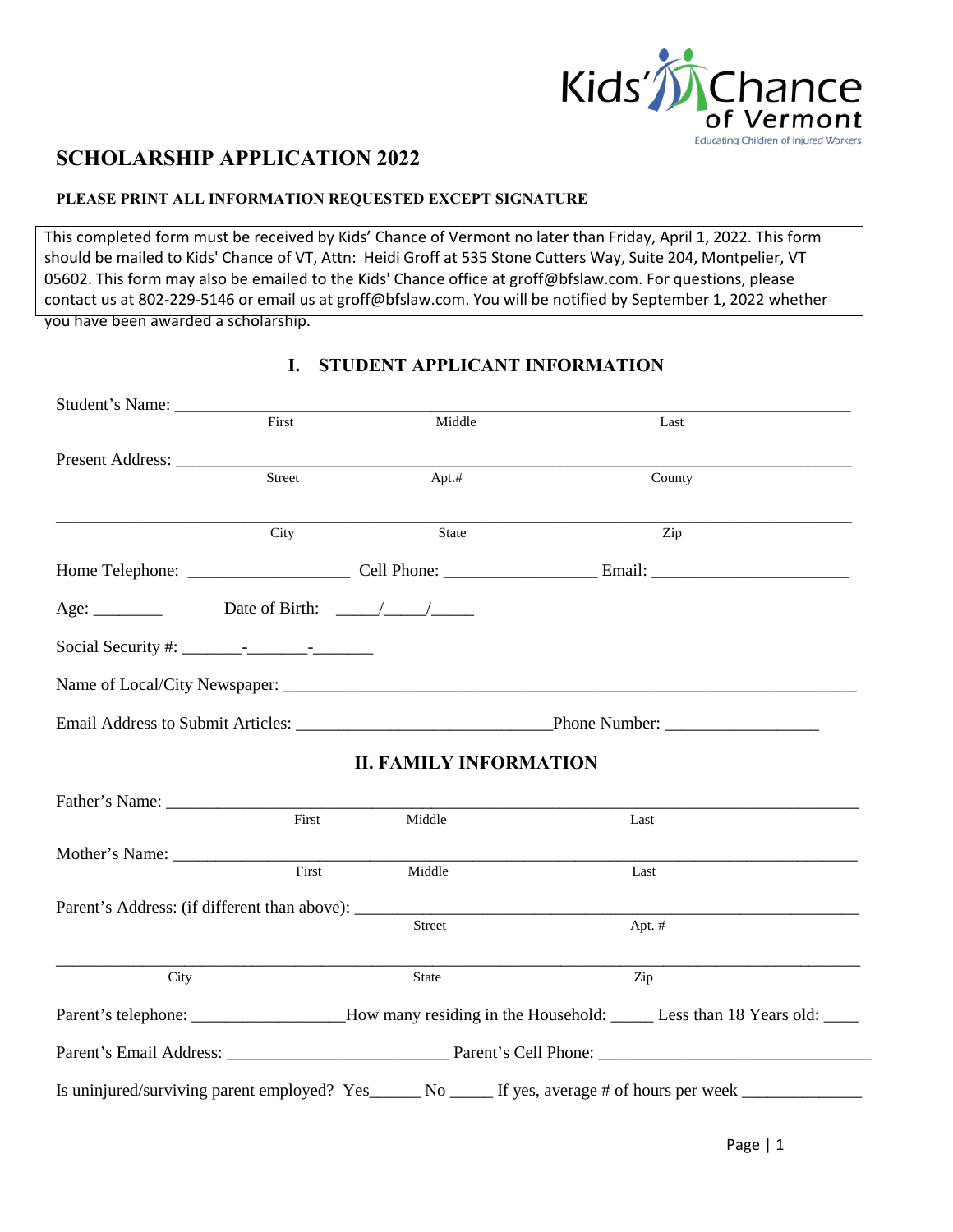## **PLEASE PRINT ALL INFORMATION REQUESTED EXCEPT SIGNATURE**

|                                                                                         |                                      | Name of Employer                            |                                                 |                                                                                             |
|-----------------------------------------------------------------------------------------|--------------------------------------|---------------------------------------------|-------------------------------------------------|---------------------------------------------------------------------------------------------|
|                                                                                         | Street                               |                                             | P.O. Box                                        |                                                                                             |
|                                                                                         |                                      |                                             |                                                 |                                                                                             |
|                                                                                         | City                                 | State                                       | Zip                                             |                                                                                             |
|                                                                                         |                                      |                                             |                                                 |                                                                                             |
|                                                                                         | Work Phone Number                    |                                             | Work Fax Number                                 |                                                                                             |
|                                                                                         |                                      |                                             | <b>III. INJURED/DECEASED PARENT INFORMATION</b> |                                                                                             |
| Parent's Name: First Middle                                                             |                                      |                                             | Last                                            | Relationship                                                                                |
|                                                                                         |                                      |                                             |                                                 |                                                                                             |
|                                                                                         | $\mathbf{M}$<br>${\bf D}$            | $\frac{OR}{M}$ Date of death: $\frac{M}{M}$ | <b>YR</b>                                       |                                                                                             |
|                                                                                         |                                      |                                             |                                                 |                                                                                             |
|                                                                                         |                                      |                                             |                                                 |                                                                                             |
|                                                                                         | Death related to work illness/injury |                                             |                                                 |                                                                                             |
|                                                                                         |                                      |                                             |                                                 |                                                                                             |
|                                                                                         |                                      |                                             |                                                 |                                                                                             |
|                                                                                         | Street                               |                                             | P.O. Box                                        |                                                                                             |
|                                                                                         |                                      |                                             |                                                 |                                                                                             |
|                                                                                         | City                                 | State                                       | Zip                                             |                                                                                             |
|                                                                                         |                                      |                                             |                                                 | State File No.                                                                              |
|                                                                                         |                                      |                                             |                                                 | AT THIS TIME, IS THERE A WORKERS' COMPENSATION ACTION PENDING? Yes___ No__ Briefly explain: |
|                                                                                         |                                      |                                             |                                                 |                                                                                             |
|                                                                                         |                                      |                                             | M D YR                                          |                                                                                             |
|                                                                                         |                                      | <b>IV. ACADEMIC INFORMATION</b>             |                                                 |                                                                                             |
| Name and address of High School or College/University applicant is currently attending: |                                      |                                             |                                                 |                                                                                             |
|                                                                                         |                                      |                                             |                                                 |                                                                                             |
|                                                                                         |                                      |                                             |                                                 |                                                                                             |
|                                                                                         |                                      |                                             |                                                 |                                                                                             |
|                                                                                         | <b>Street Address</b>                |                                             | City, State Zip                                 |                                                                                             |
| Applicant's GPA: Enrolled in 2 or more Advanced/Honors Courses? The Yes The No          |                                      |                                             |                                                 |                                                                                             |
|                                                                                         |                                      |                                             |                                                 |                                                                                             |
|                                                                                         |                                      |                                             |                                                 |                                                                                             |
|                                                                                         |                                      |                                             |                                                 |                                                                                             |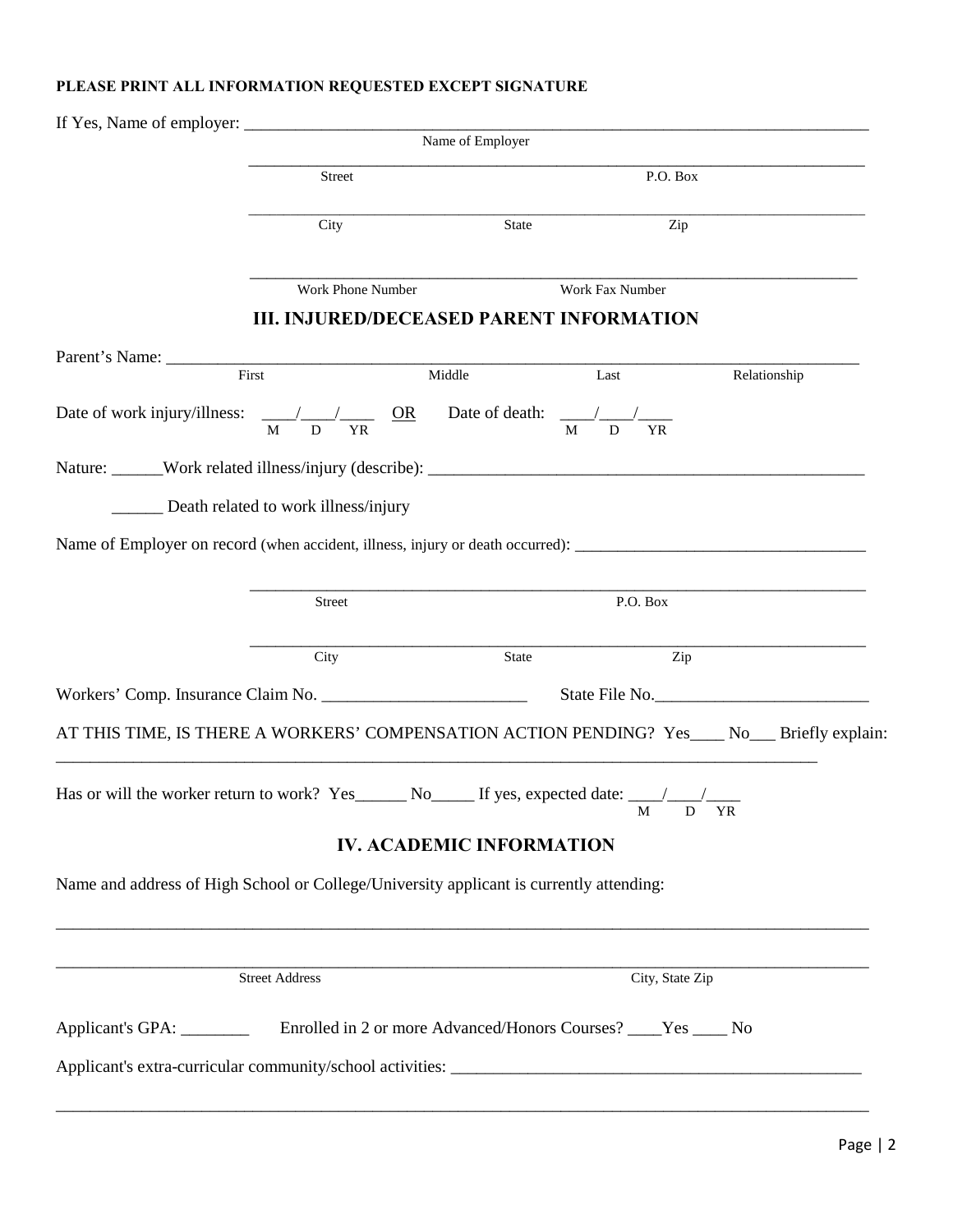## **PLEASE PRINT ALL INFORMATION REQUESTED EXCEPT SIGNATURE**

| If a high school senior, educational institution(s) applicant has applied to:                                              |                                   |                                                                                                                       |         |      |      |  |  |  |
|----------------------------------------------------------------------------------------------------------------------------|-----------------------------------|-----------------------------------------------------------------------------------------------------------------------|---------|------|------|--|--|--|
|                                                                                                                            |                                   |                                                                                                                       |         |      |      |  |  |  |
|                                                                                                                            |                                   |                                                                                                                       |         |      |      |  |  |  |
|                                                                                                                            |                                   |                                                                                                                       |         |      |      |  |  |  |
| Name of educational institution at which you intend to use scholarship:                                                    |                                   |                                                                                                                       |         |      |      |  |  |  |
|                                                                                                                            |                                   | <u> 1989 - John Stone, Amerikaans van die Stone van die Stone van die Stone van die Stone van die Stone van die S</u> |         |      |      |  |  |  |
| <b>Street Address</b>                                                                                                      | City, State, Zip                  |                                                                                                                       |         |      |      |  |  |  |
| Financial Aid Officer at your educational institution:                                                                     |                                   |                                                                                                                       |         |      |      |  |  |  |
|                                                                                                                            |                                   |                                                                                                                       |         |      |      |  |  |  |
|                                                                                                                            |                                   |                                                                                                                       |         |      |      |  |  |  |
| Type of educational institution (check one below):                                                                         |                                   |                                                                                                                       |         |      |      |  |  |  |
| ______ College/University (four-year undergraduate degree)                                                                 |                                   |                                                                                                                       |         |      |      |  |  |  |
| _____ Junior/Community College (two-year undergraduate degree)                                                             |                                   |                                                                                                                       |         |      |      |  |  |  |
| _____ Trade/Vocational school                                                                                              |                                   |                                                                                                                       |         |      |      |  |  |  |
|                                                                                                                            |                                   |                                                                                                                       |         |      |      |  |  |  |
| Date that you will be beginning/continuing at your educational institution: $\frac{1}{M}$ / $\frac{1}{D}$ / $\frac{1}{YR}$ |                                   |                                                                                                                       |         |      |      |  |  |  |
| What are your curriculum plans for:                                                                                        |                                   |                                                                                                                       |         |      |      |  |  |  |
| Fall 2022                                                                                                                  | Full time                         | Part Time                                                                                                             |         |      |      |  |  |  |
| Winter 2022-23                                                                                                             | Full time<br>__________ Part Time |                                                                                                                       |         |      |      |  |  |  |
| Spring 2023                                                                                                                | Full time<br>__________ Part Time |                                                                                                                       |         |      |      |  |  |  |
| Summer 2023                                                                                                                | Full time<br>Part Time            |                                                                                                                       |         |      |      |  |  |  |
| In the Fall of 2022, you will be ______ First-year ____Sophomore/Second year ____Junior/Third year ___Senior/              |                                   |                                                                                                                       |         |      |      |  |  |  |
| Fourth year When will you graduate from your institution?                                                                  |                                   |                                                                                                                       |         |      |      |  |  |  |
| Fall                                                                                                                       | $-2022$                           | $\frac{2023}{ }$                                                                                                      | $-2024$ | 2025 | 2026 |  |  |  |
| Spring                                                                                                                     | 2023                              | 2024                                                                                                                  | 2025    | 2026 | 2027 |  |  |  |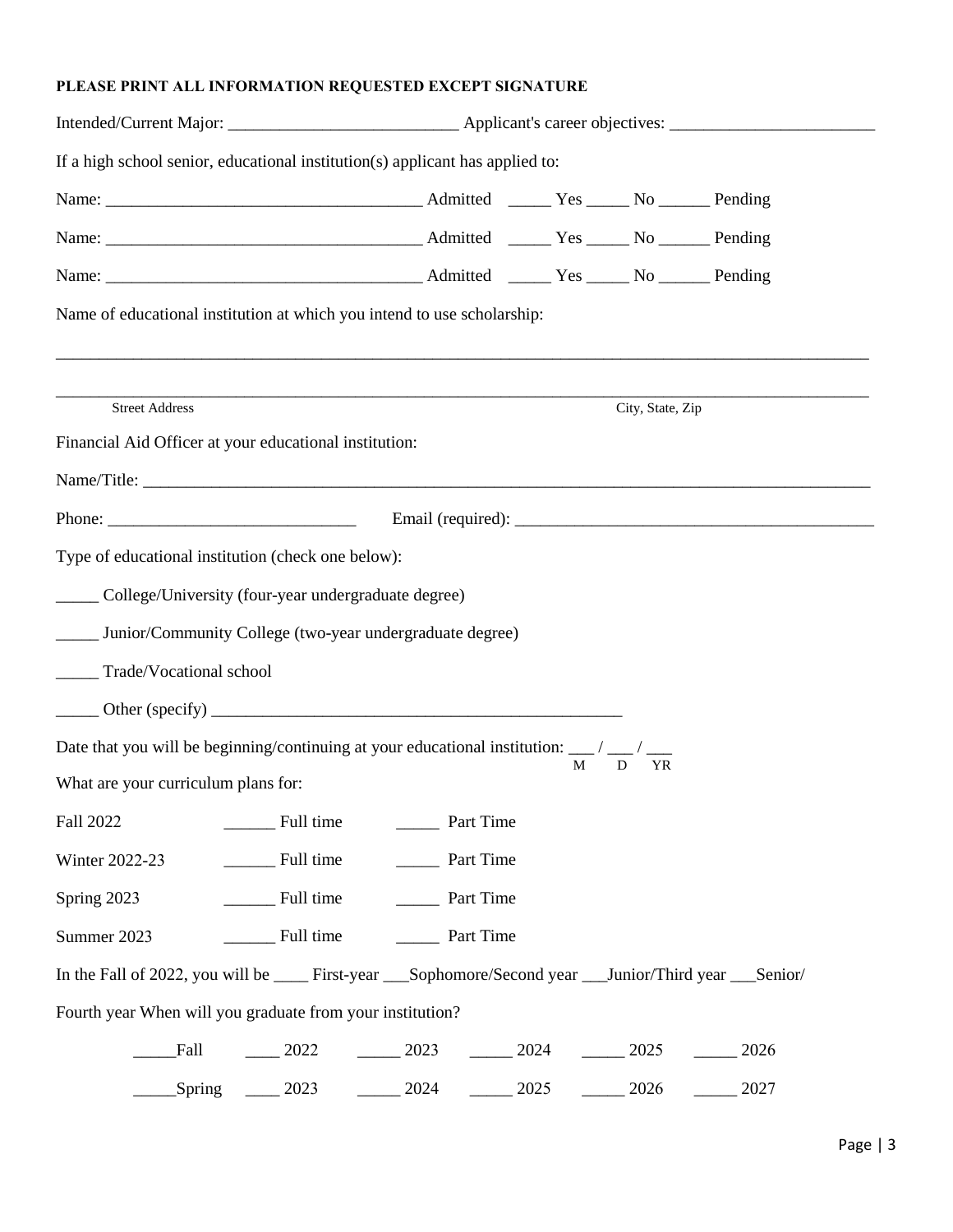#### **PLEASE PRINT ALL INFORMATION REQUESTED EXCEPT SIGNATURE**

Annual Tuition \$ \_\_\_\_\_\_\_\_\_\_\_\_\_\_\_\_\_\_\_\_\_\_\_

Do you intend to: \_\_\_\_\_ Commute from home \_\_\_\_\_ Live on-campus \_\_\_\_\_ Live off-campus in an apartment or rented house, etc.

If on-campus, Annual Room \$\_\_\_\_\_\_\_\_\_\_\_\_\_\_\_\_\_\_\_\_\_ Annual Meal Plan (Board)\$ \_\_\_\_\_\_\_\_\_\_\_\_\_\_\_\_

If you will be living off-campus, and you will NOT be living at home with your parent(s), what will be the yearly cost of your off-campus rent and utilities?  $\$ 

Will you be employed while attending educational institution? \_\_\_ Yes \_\_\_ No If yes, type of work: \_\_\_\_\_\_\_\_\_\_\_\_\_\_\_\_\_

Hrs. per week: \_\_\_\_\_\_\_\_ Average amount earned in academic year \$

## **Have you submitted the Free Application for Federal Student Aid (FAFSA)?** \_\_\_ Yes \_\_\_ No

If yes, on what date was your FAFSA filed?  $\frac{M}{M}$  / $\frac{M}{D}$  / $\frac{M}{YR}$ 

If no, on what date will your FAFSA be filed?  $\frac{1}{M}$  / $\frac{1}{D}$  / $\frac{1}{YR}$ 

\*If your FAFSA was processed successfully, you should have received a Student Aid Report (SAR) from the FAFSA processing center. On your SAR, what amount is listed as your "Expected Family Contribution," or EFC? \$\_\_\_\_\_\_\_\_\_

Have you received a Financial Aid Award Letter from your educational institution's financial aid office?

 $Yes$   $No$ 

#### **IF FINANCIAL AID AWARD LETTER HAS BEEN RECEIVED, ATTACH A COPY WITH THIS APPLICATION.**

If you have not received this letter to submit with your application by the April  $2<sup>nd</sup>$  deadline, please MAIL a copy of this letter to the Kids' Chance office BY JULY 15th.

Have you received your Student Account Statement from your educational institution's Bursar's Office/Business Office?  $\_\_\_\$  Yes  $\_\_\$  No

## **IF YOUR STUDENT ACCOUNT STATEMENT HAS BEEN RECEIVED, ATTACH A COPY WITH THIS APPLICATION.**

If you have not received this statement to submit with your application by the April 1<sup>st</sup> deadline, please MAIL a copy of this statement to the Kids' Chance office BY JULY 15th.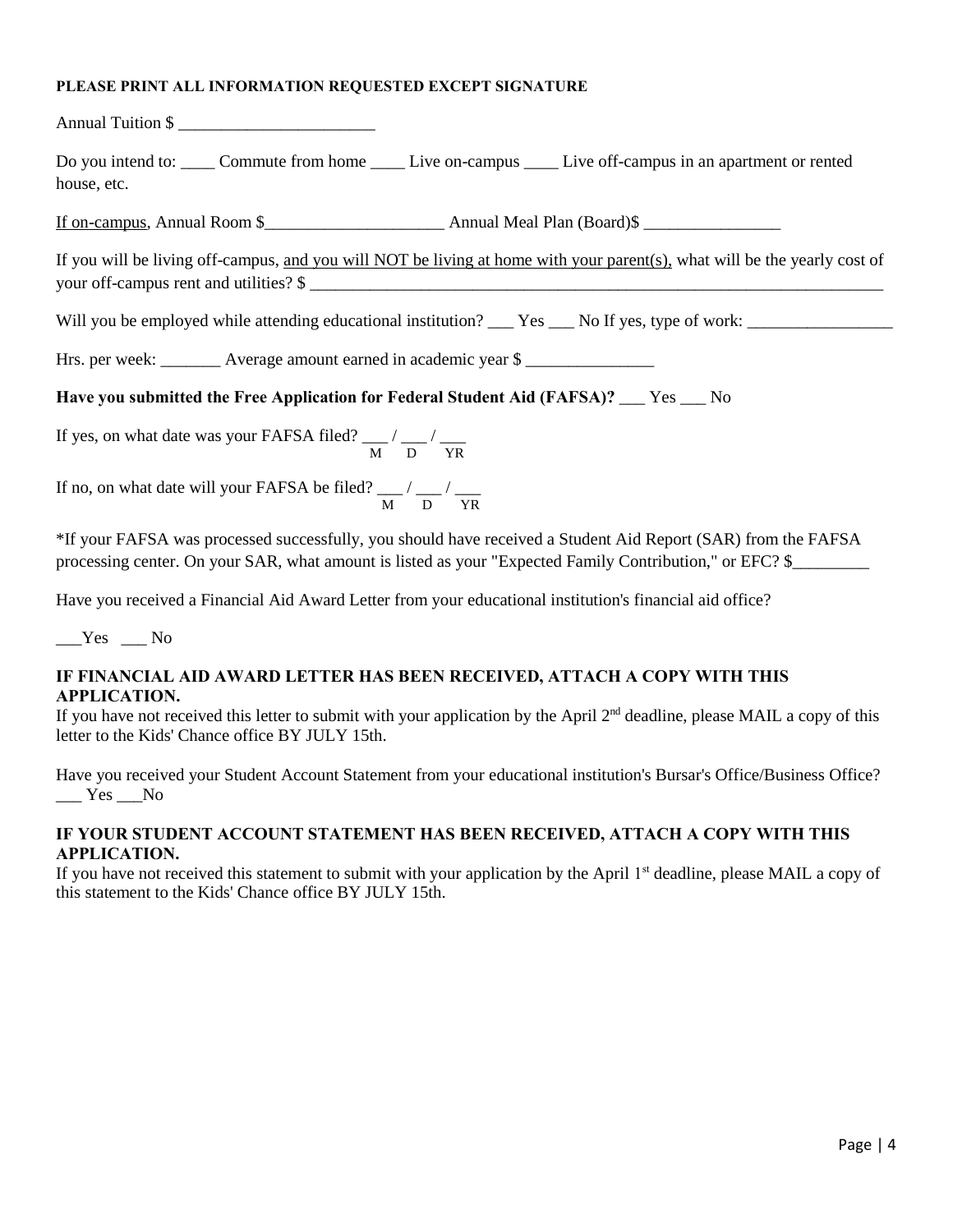# Signature of scholarship applicant Date

Signature of parent/guardian/other person assisting in the completion of application Date (If applicable)

#### **PLEASE READ CAREFULLY:**

I hereby apply for a scholarship to KIDS' CHANCE OF VT, INC. I hereby give consent to KIDS' CHANCE OF VT, INC. to verify contents of this application and attachments.

**V. ATTESTATION/AUTHORIZATION STATEMENT**

I certify that all the information provided in this application is true and correct to the best of my knowledge and belief.

\_\_\_\_\_\_\_\_\_\_\_\_\_\_\_\_\_\_\_\_\_\_\_\_\_\_\_\_\_\_\_\_\_\_\_\_\_\_\_\_\_\_\_\_ \_\_\_\_\_\_\_\_\_\_\_\_\_\_\_\_\_\_\_\_\_\_\_\_\_\_\_\_

I hereby give consent to KIDS' CHANCE OF VT, INC., its agents, employees, or designees to contact and verify my information contained in this application and attachments by contact with any Individual, government, educational institution, or other entity. I understand that any intentionally false or misleading information I have submitted on this application will result in immediate rejection, cancellation of award and/or return of expended funds.

If I am awarded funds, I agree to provide KIDS' CHANCE OF VT, INC. with a signed letter of authorization and a photo, if available, for use on the website and in publications, to attend special events when feasible, and at the end of each school year to send or e-mail updates with information on academic/extracurricular progress and successes to Kids' Chance.

Over the period of this award, I agree to attend at least one KIDS' CHANCE OF VT, INC., event to assist in either fundraising or promotional work to raise awareness of KIDS' CHANCE OF VT, INC.

I understand that scholarships granted by KIDS' CHANCE OF VT, INC., are benevolent awards and these are made on the basis of the funds available to the KIDS' CHANCE OF VT, INC. organization. I further understand that the selection of the recipients of KIDS' CHANCE OF VT, INC. scholarships is a determination made solely by the KIDS' CHANCE OF VT, INC. organization and its Board of Directors and that it is totally up to their discretion who shall receive Kids' Chance scholarship awards, as well as the amounts of any such awards and that I am in no way legally entitled to any scholarship, award or grant on the basis of this application.

\_\_\_\_\_\_\_\_\_\_\_\_\_\_\_\_\_\_\_\_\_\_\_\_\_\_\_\_\_\_\_\_\_\_\_\_\_\_\_\_\_\_ \_\_\_\_\_\_\_\_\_\_\_\_\_\_\_\_\_\_\_\_\_\_\_\_\_\_\_

\_\_\_\_\_\_\_\_\_\_\_\_\_\_\_\_\_\_\_\_\_\_\_\_\_\_\_\_\_\_\_\_\_\_\_\_\_\_\_\_\_\_\_\_\_\_\_\_\_\_\_\_\_\_\_\_\_\_\_\_\_\_\_\_\_\_\_\_\_\_\_\_\_\_\_\_\_\_\_\_\_\_\_\_\_

\_\_\_\_\_\_\_\_\_\_\_\_\_\_\_\_\_\_\_\_\_\_\_\_\_\_\_\_\_\_\_\_\_\_\_\_\_\_\_\_\_\_\_\_\_\_\_\_\_\_\_\_\_\_\_\_\_\_\_\_\_\_\_\_\_\_\_\_\_\_\_\_\_\_\_\_\_\_\_\_\_\_\_\_\_

\_\_\_\_\_\_\_\_\_\_\_\_\_\_\_\_\_\_\_\_\_\_\_\_\_\_\_\_\_\_\_\_\_\_\_\_\_\_\_\_\_\_\_\_\_\_\_\_\_\_\_\_\_\_\_\_\_\_\_\_\_\_\_\_\_\_\_\_\_\_\_\_\_\_\_\_\_\_\_\_\_\_\_\_\_

\_\_\_\_\_\_\_\_\_\_\_\_\_\_\_\_\_\_\_\_\_\_\_\_\_\_\_\_\_\_\_\_\_\_\_\_\_\_\_\_\_\_\_\_\_\_\_\_\_\_\_\_\_\_\_\_\_\_\_\_\_\_\_\_\_\_\_\_\_\_\_\_\_\_\_\_\_\_\_\_\_\_\_\_\_

Signature of applicant Date Date of a set of a set of a set of a set of a set of a set of a set of a set of a set of a set of a set of a set of a set of a set of a set of a set of a set of a set of a set of a set of a set

\_\_\_\_\_\_\_\_\_\_\_\_\_\_\_\_\_\_\_\_\_\_\_\_\_\_\_\_\_\_\_\_\_\_\_\_\_\_\_\_\_\_ \_\_\_\_\_\_\_\_\_\_\_\_\_\_\_\_\_\_\_\_\_\_\_\_\_\_\_ Signature of parent or guardian (If applicant is under the age of 18) Date

Please list the names of all persons who assisted the applicant in preparing this document:

Where did you learn about Kids' Chance?

Page | 5

\_\_\_\_\_\_\_\_\_\_\_\_\_\_\_\_\_\_\_\_\_\_\_\_\_\_\_\_\_\_\_\_\_\_\_\_\_\_\_\_\_\_\_ \_\_\_\_\_\_\_\_\_\_\_\_\_\_\_\_\_\_\_\_\_\_\_\_\_\_\_\_